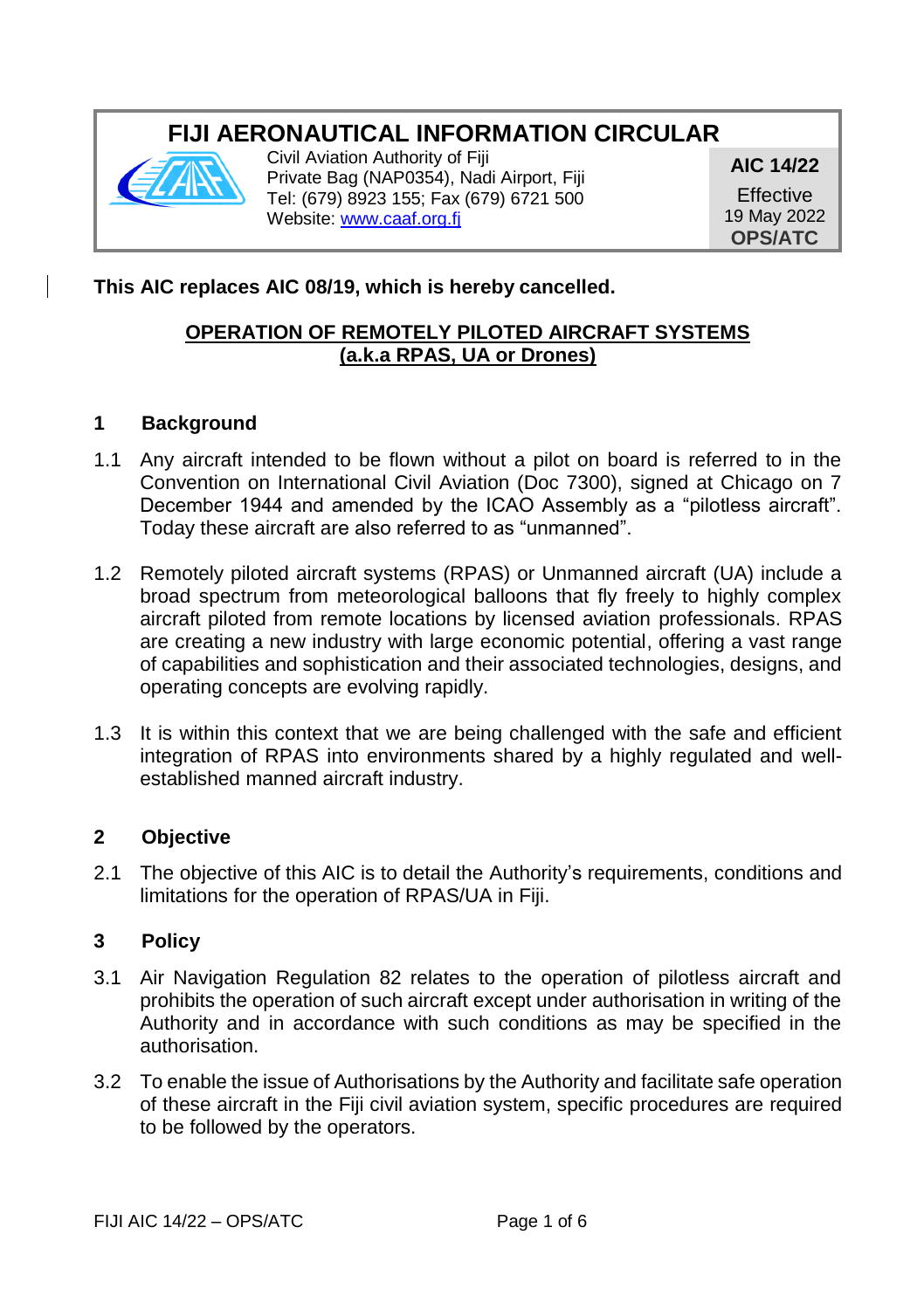- 3.3 Operations for hire and reward such as, banner-towing, advertising, photography, aerial survey, marine survey, agriculture survey, fish spotting, aerial dispersion of bio-chemicals for agriculture, mosquito-programs etc., are to be conducted in appropriately certificated and operated unmanned aircraft and only with a written authorisation from the Authority.
- 3.4 Recreational RPAS; owners must register their drones with the Authority using CAAF form OP-137.
- 3.5 Commercial RPAS; operators must apply for an Authorisation using the CAAF form OP-138. A written authorisation must be received from the Authority prior to the conduct of flights. Furthermore, such RPAS must meet internationally recognised standards, and the persons or organisations that construct, maintain, and operate them must be qualified or certificated in a manner acceptable to the Authority.
- 3.6 The principle employed by the Authority in granting authorisations is that the RPAS operation will not present any undue hazard to other airspace users, or to persons or property.
- 3.7 The Authority does not certify RPAS or the RPAS operators, but will accept certification from internationally recognized bodies set up to perform these functions. The following organisations have been deemed to be acceptable:
	- o FAA (UAVS Division certification)
	- o CASA
	- o NZ CAA
	- $O$  UK CAA
	- o EASA, and
	- o any other internationally recognized body assessed as acceptable by the Authority.

#### **4 Definitions**

4.1 For the purpose of this AIC, unmanned aircraft (UA) has the equivalent meaning to Remotely Piloted Aircraft Systems (RPAS).

"Authority" means the Civil Aviation Authority of Fiji.

"Acceptable" means acceptable to the Authority.

"Kg" means kilograms

"Unmanned Aircraft" are classified as follows:-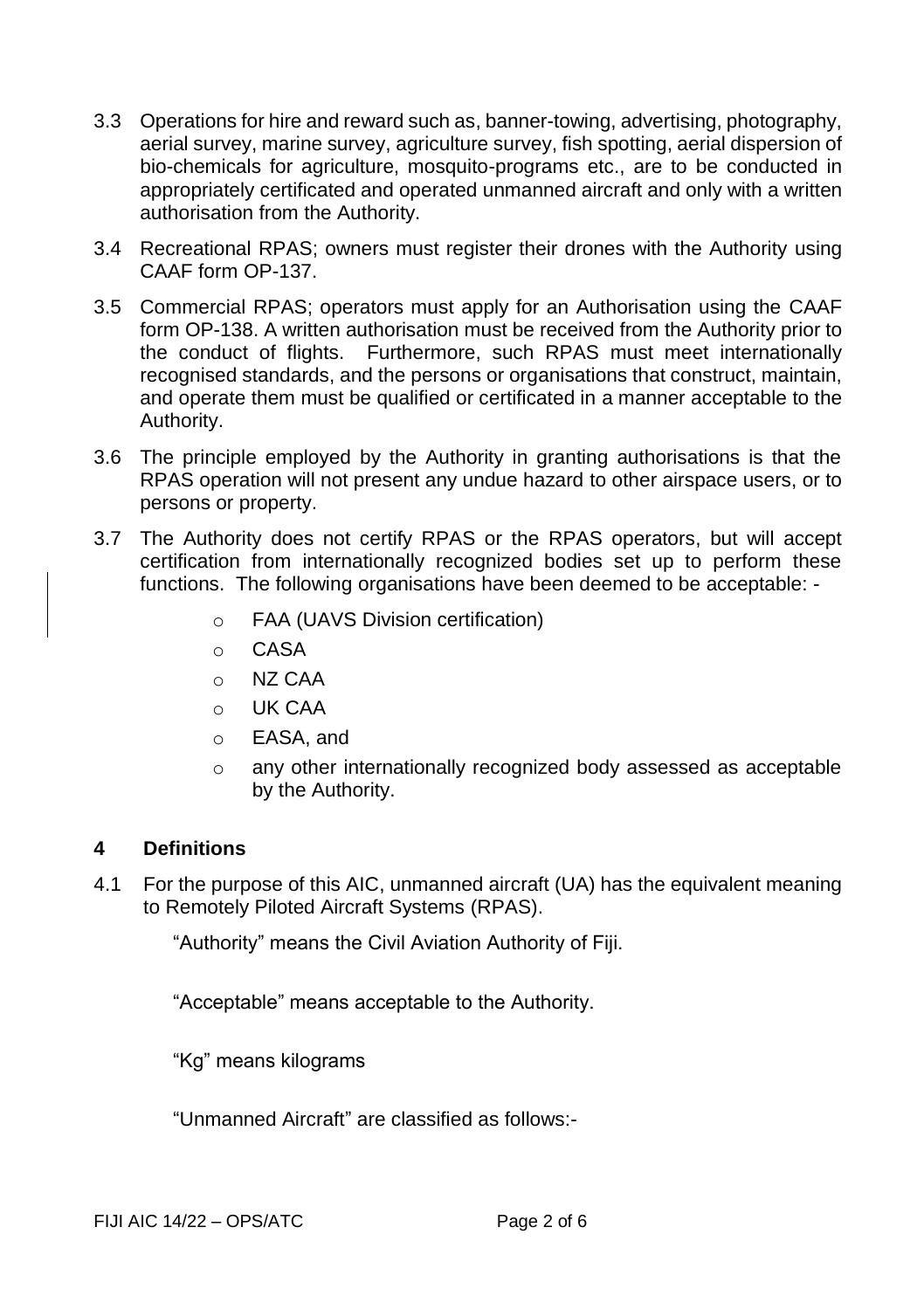#### **4.2 Weight classes**

- 4.2.1 RPAS are separated into the following weight classes:
	- a) **very small:** gross weight of less than 2 kg
	- b) **small:** gross weight of at least 2 kg and less than 7 kg
	- c) **medium:** gross weight of at least 7 kg and less than or equal to 25 kg (or, for airships, an envelope of  $100 \text{ m}^3$  or less)
	- d) **large:** gross weight greater than 25 kg (or, for airships, more than a  $100 \text{ m}^3$  envelope).
- 4.2.2 And into operating capabilities:
	- Line of Sight
	- Bevond Visual Line of Sight

#### **5 Airworthiness Standards – Applicable to Medium and Large RPAS Only.**

- 5.2 Unmanned aircraft will not be accepted on to the Fiji register unless they have been designed, constructed, and tested to acceptable design standards. The following standards are considered acceptable, EASA-E.Y013-01 - Airworthiness Certification of Unmanned Aircraft Systems (UAS) and any other international standard acceptable to the Authority.
- 5.3 The unmanned aircraft type referred to in 5.1 must also have a proven acceptable safety record.
- 5.4 Previously operated unmanned aircraft will not be accepted unless they have been owned, since new, by the person who is importing them. In this case, a change of ownership may not be accepted until the aircraft has been in Fiji for twelve months unless otherwise approved by the Authority.
- 5.5 Construction and Certification of any unmanned aircraft in this chapter must be under the auspices of one of the organizations specified in paragraph 3.7, and in compliance with the appropriate requirements specified in paragraph 5.1.
- 5.6 Continuing maintenance of the aircraft must be in compliance with the instructions in the aircraft flight manual.
- 5.7 When the Authority is satisfied that the above requirements have been met, the unmanned aircraft will be issued with a permit to operate, endorsed with the appropriate limitations.
- 5.8 Renewal of permits to fly will normally be for a period of 12 months and may be extended after 2 years of an incident free operation in Fiji.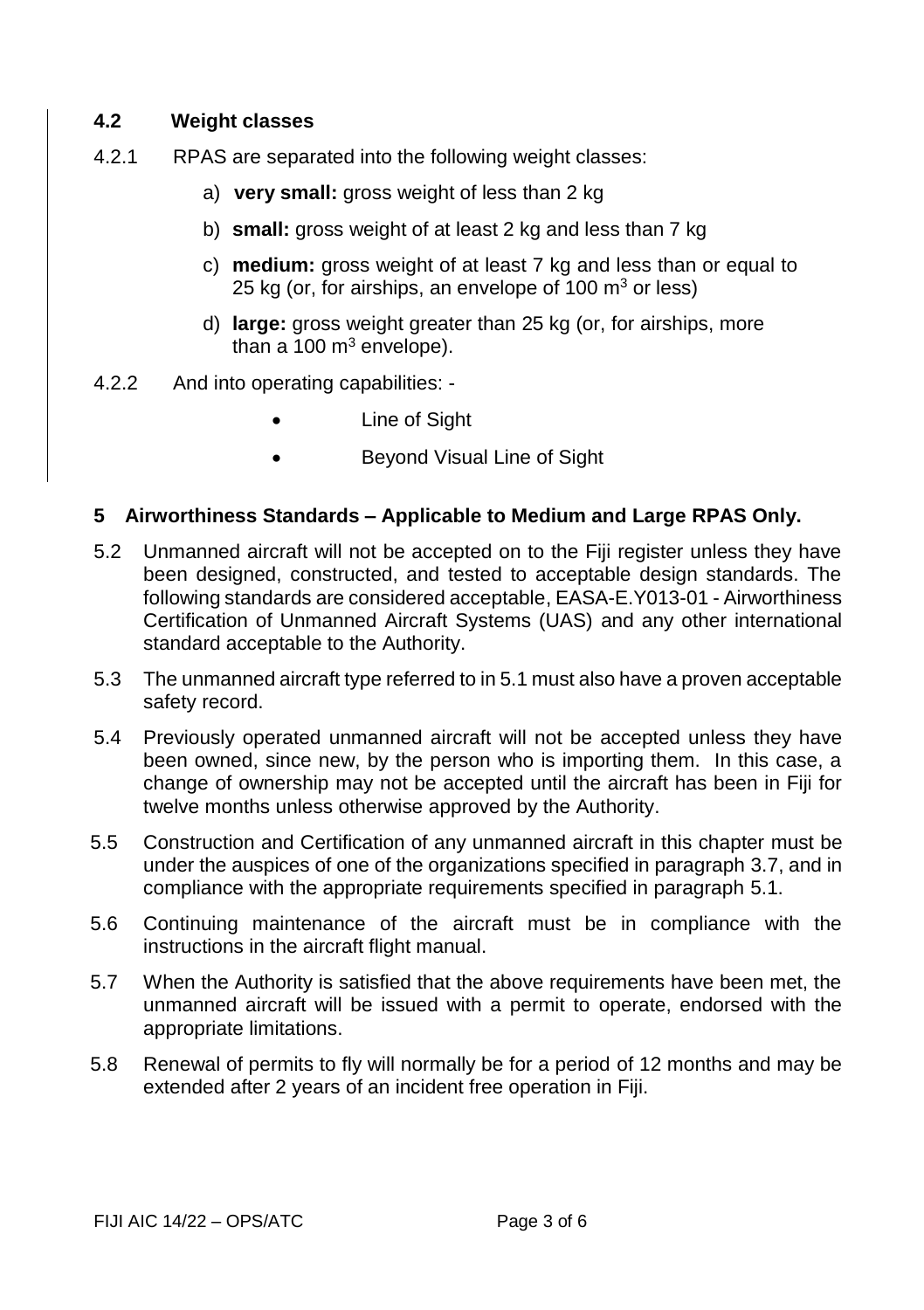## **6 Application for The Issue of Authorisations**

6.2 An applicant for the issue of an Authorisation to operate an RPAS commercially must submit the following to the Authority: -

## *For RPAS below 2kg:*

- (a) A sub 2K Basic Drone Course certification or equivalent
- (b) Letter of Intent
- (c) Liability and Third-Party Insurance Cover from a recognised Insurance broker that has dealt with Unmanned Aircraft Operations Insurance.

## *For RPAS above 2kg, additional documentation listed below must also be submitted:*

(d) Remote Pilot License or Evidence to satisfy the Authority of the competence of the person nominated to carry out test flights.

## *For RPAS above 7kg net weight (excluding payload):*

- (e) Complete records to demonstrate that the aircraft has been maintained as required.
- (f) An unmanned aircraft flight manual appropriate to the original type certification.
- (g) Satisfactory ground and flight test reports to a format previously agreed by the Authority.
- (h) A maintenance inspection programme. This must include details of any special techniques specified by the manufacturer, and details of each mandatory replacement or inspection interval.
- (i) Maintenance instructions regarding disassembly, transport, storage, and reassembly to airworthy condition where major components are designed to be removed for this purpose.
- (j) Evidence to satisfy the Authority of the competence of the person nominated to maintain the aircraft.
- (k) A Company Operations Manual, including a hazard identification and risk assessment system program.
- (l) Liability and Third-Party Insurance Cover from a recognised Insurance broker that has dealt with Unmanned Aircraft Operations Insurance.
- 6.3 Applicants for the renewal of an authorisation to fly must submit the evidence specified under paragraphs 6.1 (d) and (g).
- 6.4 An applicant for the issue of an authorisation to fly a light unmanned aircraft commercially must also submit the following to the Authority: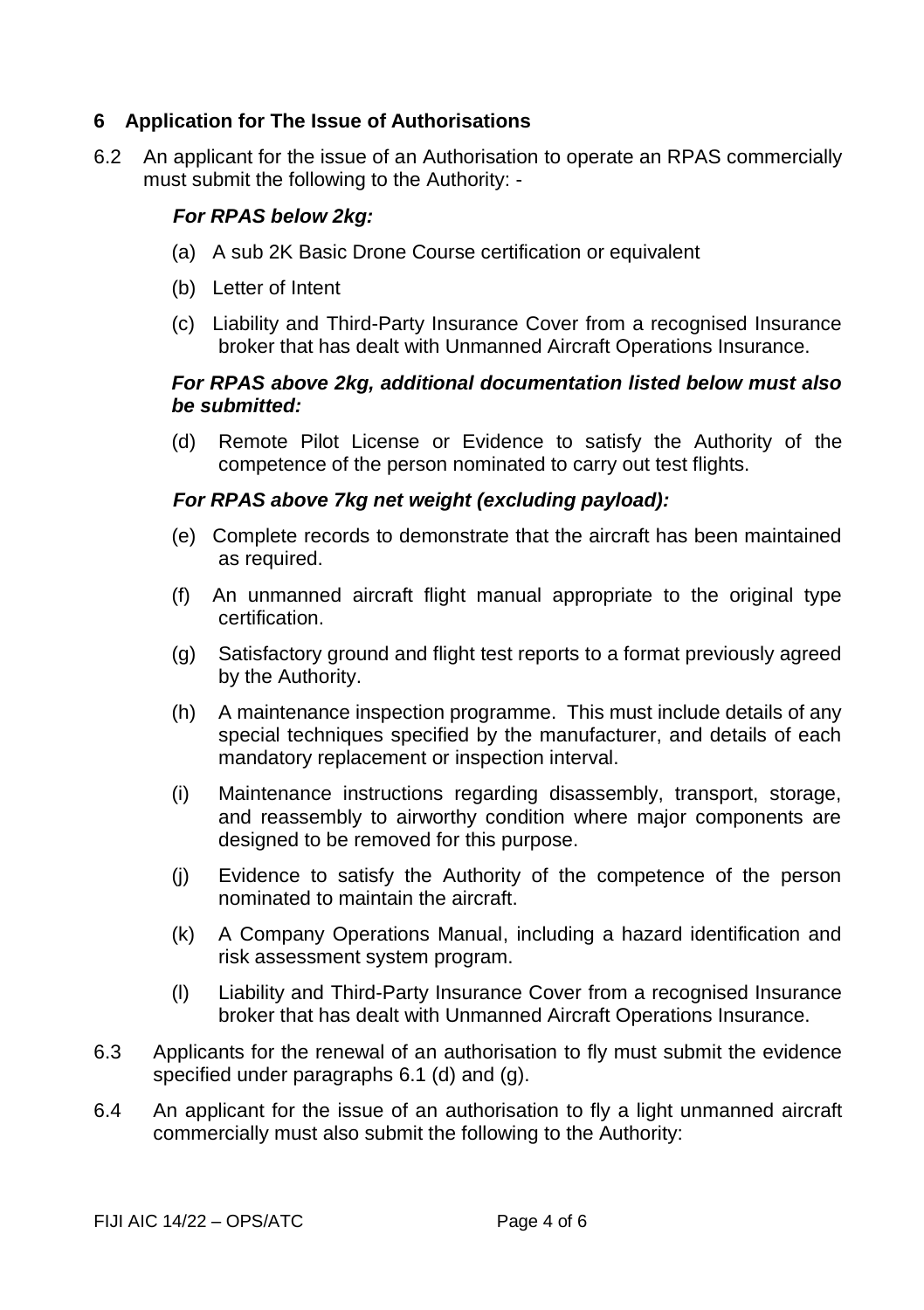- (a) A completed CAAF RPAS Application Form OP 138.
- (b) A cover letter to outline the purpose for the unmanned aircraft
- (c) An UA/RPAS flight manual appropriate to the original type certification
- (d) An insurance cover for any foreseeable liability issues.

## **7 Conditions of Operations**

- 7.2 UA must be operated in compliance with any conditions of operation imposed on the permit/authorisation to fly.
- 7.3 Unmanned operations may be authorised by the Authority to operate by day or at night in visual meteorological conditions with the device in visual sight at all times.
- 7.4 Except with the permission of the Authority, UA/RPAS must not be operated within: -
	- 5KM from any International aerodromes, or
	- 3KM from any Domestic aerodrome.
- 7.5 UA/RPAS shall not be operated over any sensitive and restricted areas:
	- Government institutions,
	- Prisons,
	- Hospitals,
	- Police Stations,
	- Military Barracks,
	- Parliament grounds including the Presidential Home,
	- Airstrips and helicopter landing sites,
	- Moving vehicles
	- Sporting events and any other public areas including resorts and hotels except with prior authorisation from property management, CAAF and/or relevant authorities
- 7.6 They must be operated within visual line of sight unless approved otherwise
- 7.7 Unmanned aircraft may not be operated in any controlled airspace, flying training area, or low flying area, unless the operator has prior written permission from the Authority and the Air Traffic Control unit.